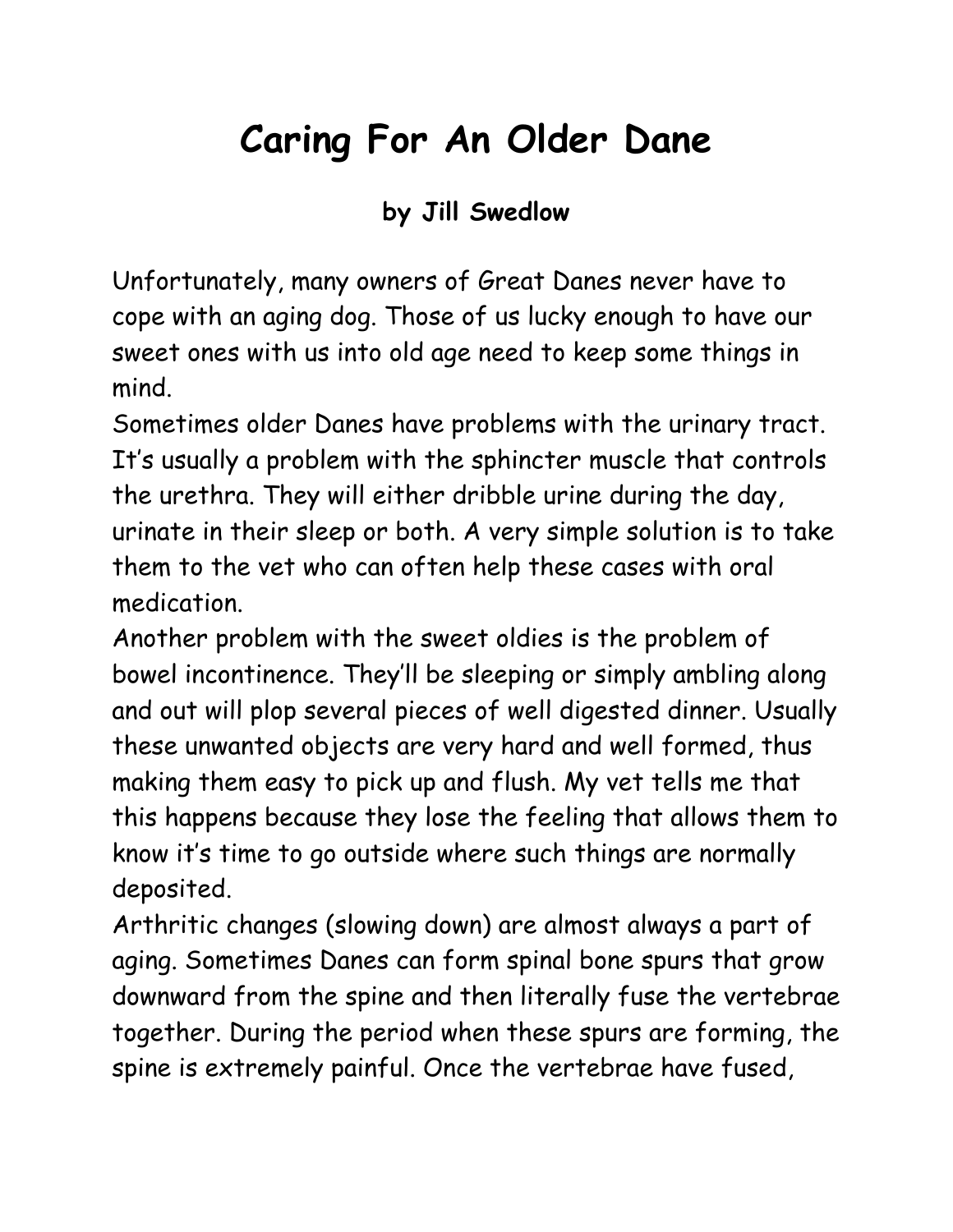the pain ceases. To help them through these painful times several remedies can be helpful (always with a vet's advice). Cosequin and Adequan are almost like a miracle cure for some arthritic problems. They help lubricate the joints and areas of cartilage. Oral use of neutriceuticals such as glucosamine and chondroitin can also be of help. Be sure you choose a product that has been scientifically proven to be effective.

More recently a product called Rimadyl has come on the market. Its base drug is carprophen. This is a replacement for aspirin in dogs with few of the old side effects of aspirin. There are few contraindications and the stuff works like a miracle!

As Danes age they are more likely to contract diseases. Heart disease, cancer and bloat are just a few of the maladies that may affect them. You must be on the lookout for warning symptoms.

Bone cancer is common in older Danes. Caught early, it can be treatable using radiation and sometimes amputation. It usually occurs in one of the long bones of the legs. Left untreated, there is a further danger with bone cancer. Due to the weakening of the bone caused by the tumor, it isn't uncommon for the bone to break easily under mild stress. Of course this would be quite painful to the dog. This can cause a major dilemma. On the one hand you don't want your dog to endure a spontaneous break, but on the other hand, the dog is basically feeling pretty good, eating and happy. Euthanizing a dog in terminal pain is hard enough, let alone one who still has quality of life. There is an option. Ask your vet to provide you with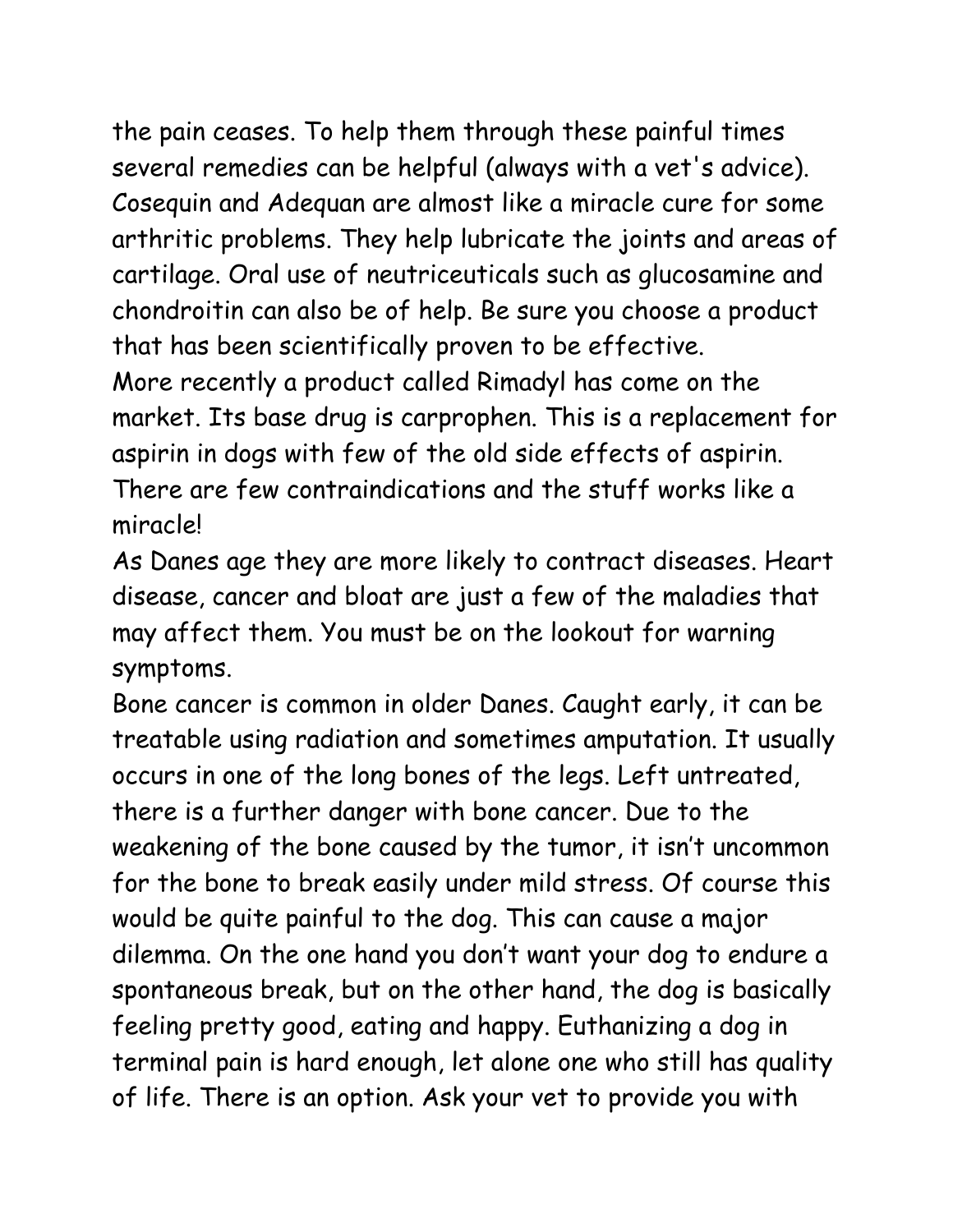some heavy-duty pain killer (Torbutrol or something similar) that can be given (usually injectable) in the event of a break. This will allow you to control your dogs pain until he can be brought to a vet.

Lymphosarcoma is cancer of the lymphatic system. You may first notice enlargement of the lymph nodes behind the jaw or at the back of the legs. Or perhaps your dog just hasn't seemed as energetic as he used to. There may have been occasional vomiting or a decrease in appetite. The good news is that if caught early, it usually responds very well to chemotherapy. Long remissions and even occasional cures are not unusual.

Dogs seem to do very well throughout cancer treatments – usually much better than humans. Radiation can cause burns at the treatment site. The reaction to chemotherapy is nowhere near as severe as with humans. Often there are no side affects. If there are, they are usually mild vomiting that lasts only a day or two, decreased appetite, diarrhea and lowered energy. It isn't unusual to extend quality of life by many months.

Remember that just because your dog is diagnosed with cancer, it doesn't mean you're going to lose her soon! Learn to take one day at a time and treasure every moment you have together. Having some time to accept that you're going to lose your old one, and having that time to say goodbye is truly a gift.

Keep an eye on the teeth of your oldies. Tartar buildup can lead to all kinds of unpleasant things. If begun during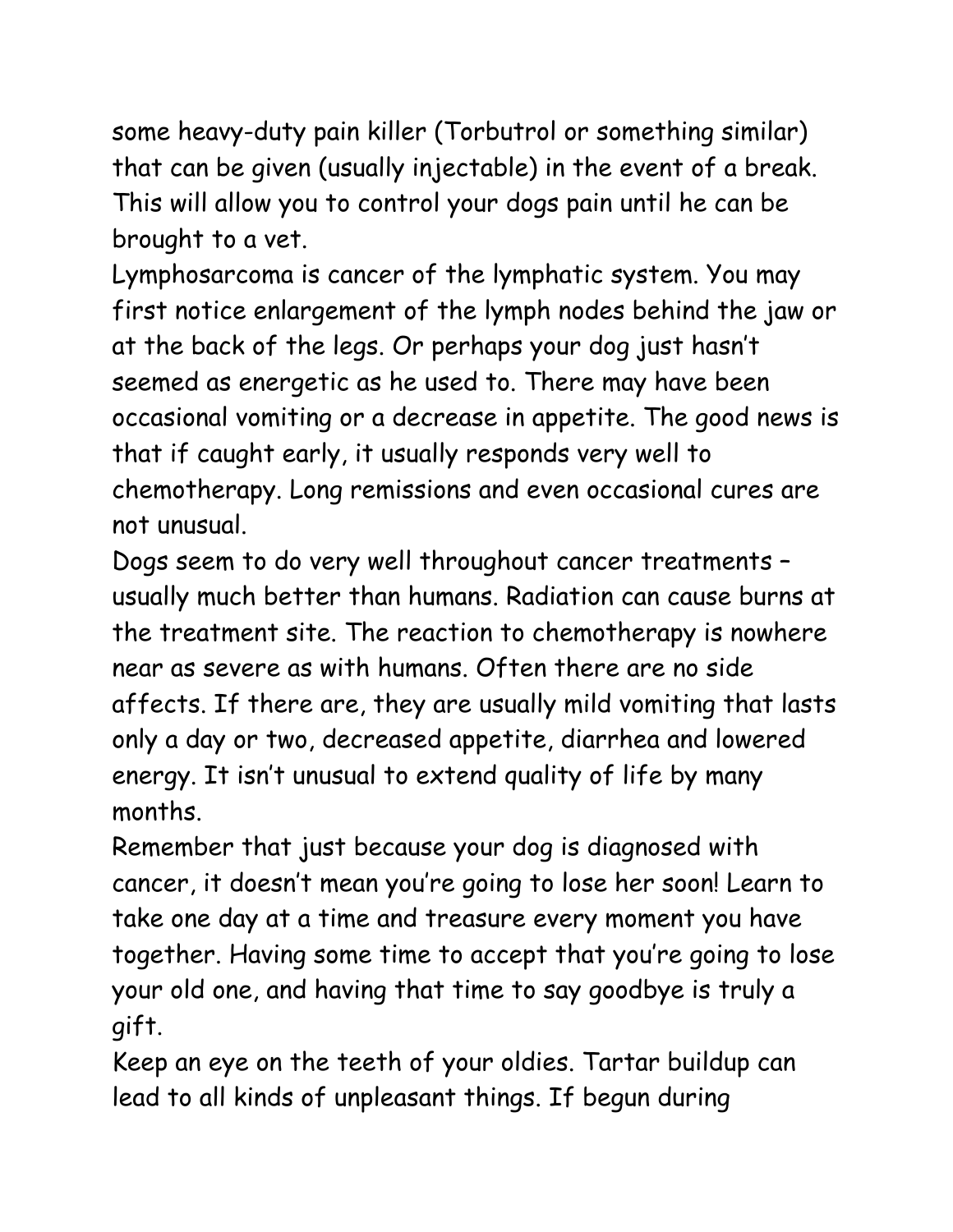puppyhood, your dogs will allow you to scale their teeth yourself, thus avoiding anesthetic restraint at the vets office. One of the best remedies I've ever seen for tarter build up is Nylabone's Hercules Dental Device. Only a little tartar is left to deal with and, believe it or not, the dogs love them. Raw beef knuckle bones are also good tooth scalers. The dogs love them even more!

Older dogs seem to need a bit more pampering in the food department. Be sure and give them very high quality foods without allowing them to become fat. Recent studies have shown that drastically decreasing the protein content in food for old dogs may NOT be a good idea. It may even be harmful! Keep their nails short so they don't find walking painful. Check their mouths for any growths. This is a common site of cancerous tumors. It is fairly common for older dogs to develop fatty tumors under their skin. Some of these tumors can become quite large. Although probably benign, it can't hurt to have the vet take a look.

Heart troubles can be heralded by coughing, lack of energy and a poor appetite. Any of these symptoms are reason enough to take an older dog to the vet. Some are quite treatable, and others must simply run their course to the inevitable.

And this brings up the most difficult subject. Letting them go when it's time. We all pray that they will simply pass on quietly in their sleep. It hurts so much to have to make these decisions and then carry them out. But they deserve this from us. So how do you know when it is time? They will tell you if you're observant. The pain will become too great, a glutton will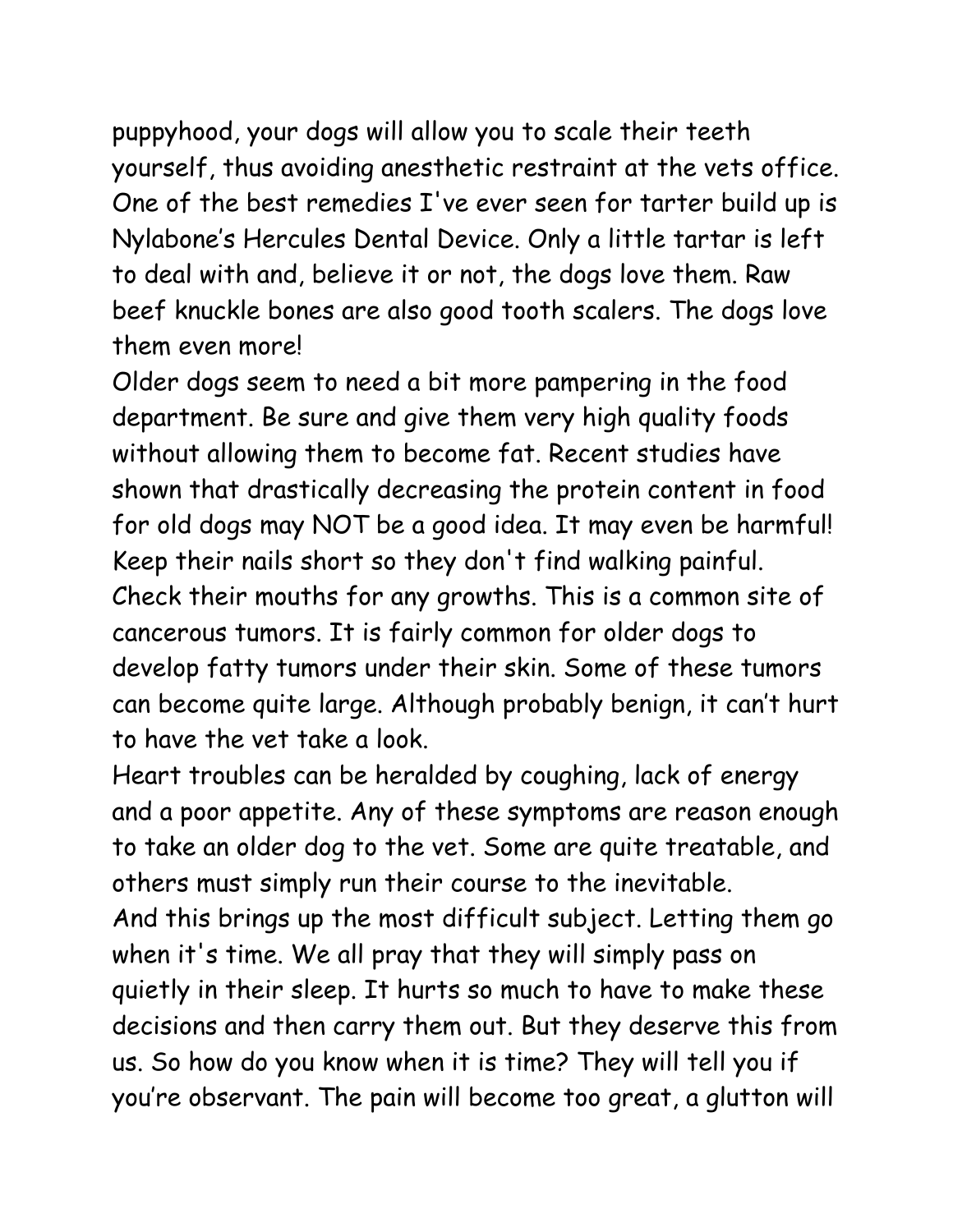quit eating, there will be a 'look' in their eye... if you know your dog well, you'll know.

There are pet cemeteries and crematoriums where you can have the remains either buried, or cremated and buried, or cremated and returned to you. It can be very comforting to bury the ashes with a memorial tree on your property. These little rituals really help to heal the raw emotions.

Although the subject of the following memorial isn't a Great Dane, it is applicable to any dog who is deeply loved.

## **The Last Will & Testament of an Extremely Distinguished Dog**

by Eugene O'Neill

Tao House, December 17, 1940

I, SILVERDENE EMBLEM O'NEILL (familiarly known to my family, friends, and acquaintances as Blemie), because the burden of my years and infirmities is heavy upon me, and I realize the end of my life is near, do hereby bury my last will and testament in the mind of my Master. He will not know it is there until after I am dead. Then, remembering me in his loneliness, he will suddenly know of this testament, and I ask him then to inscribe it as a memorial to me.

I have little in the way of material things to leave. Dogs are wiser than men. They do not set great store upon things. They do not waste their days hoarding property. They do not ruin their sleep worrying about how to keep the objects they have, and to obtain the objects they have not. There is nothing of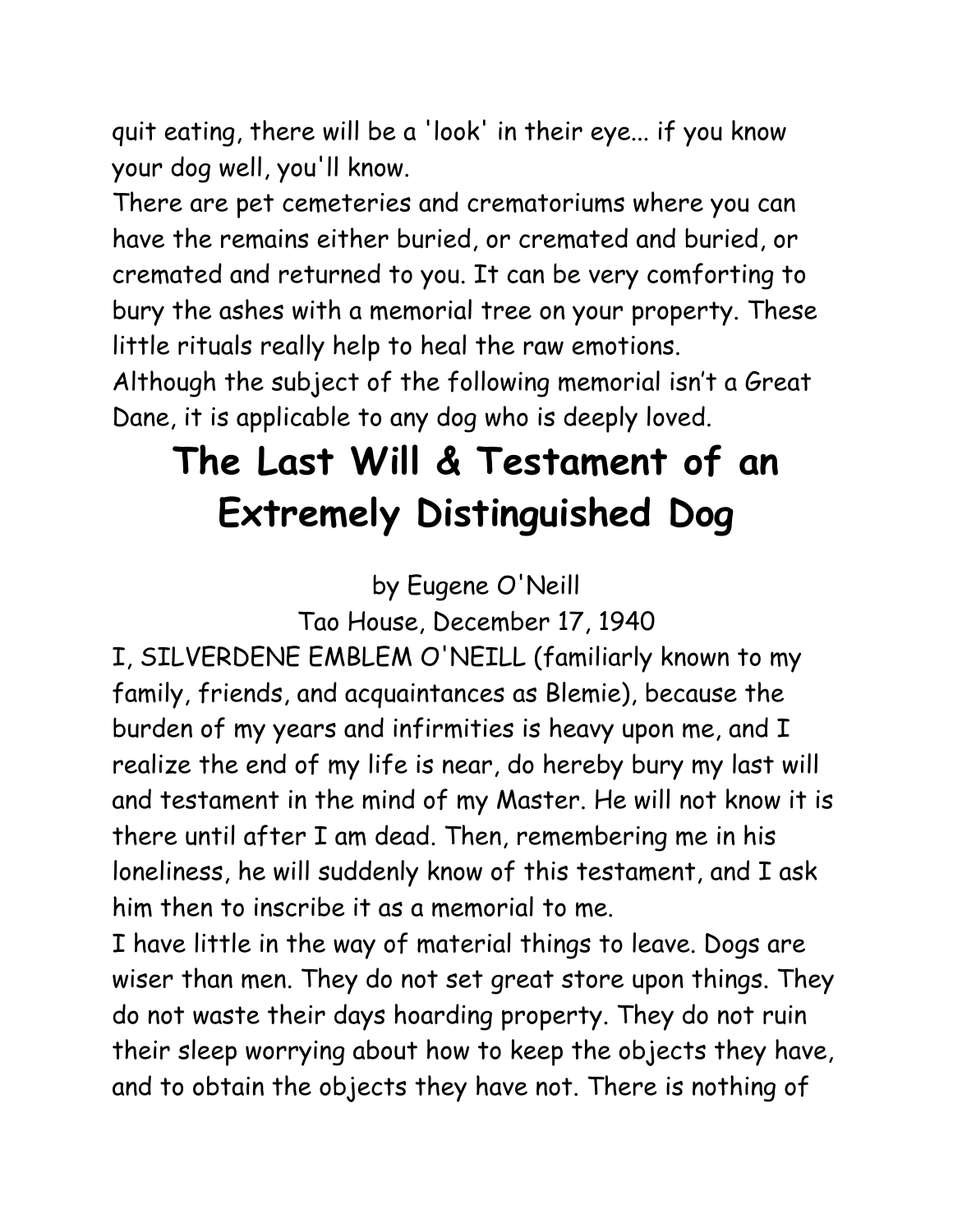value I have to bequeath except my love and my faith. These I leave to all those who have loved me, to my Master and Mistress, who I know will mourn me most, to Freeman who has been so good to me, to Cyn and Roy and Willie and Naomi and -- But if I should list all those who have loved me, it would force my Master to write a book. Perhaps it is vain of me to boast when I am so near death, which returns all beasts and vanities to dust, but I have always been an extremely lovable dog.

I ask my Master and Mistress to remember me always, but not to grieve for me too long. In my life I have tried to be a comfort to them in time of sorrow, and a reason for added joy in their happiness. It is painful for me to think that even in death I should cause them pain. Let them remember that while no dog has ever had a happier life (and this I owe to their love and care for me), now that I have grown blind and deaf and lame, and even my sense of smell fails me so that a rabbit could be right under my nose and I might not know, my pride has sunk to a sick, bewildered humiliation. I feel life is taunting me with having over-lingered my welcome. It is time I said goodbye, before I become too sick, a burden on myself and on those who love me. It will be sorrow to leave them, but not a sorrow to die.

Dogs do not fear death as men do. We accept it as part of life, not as something alien and terrible which destroys life. What may come after death, who knows? I would like to believe with those my fellow Dalmatians who are devote Mohammedans, that there is a Paradise where one is always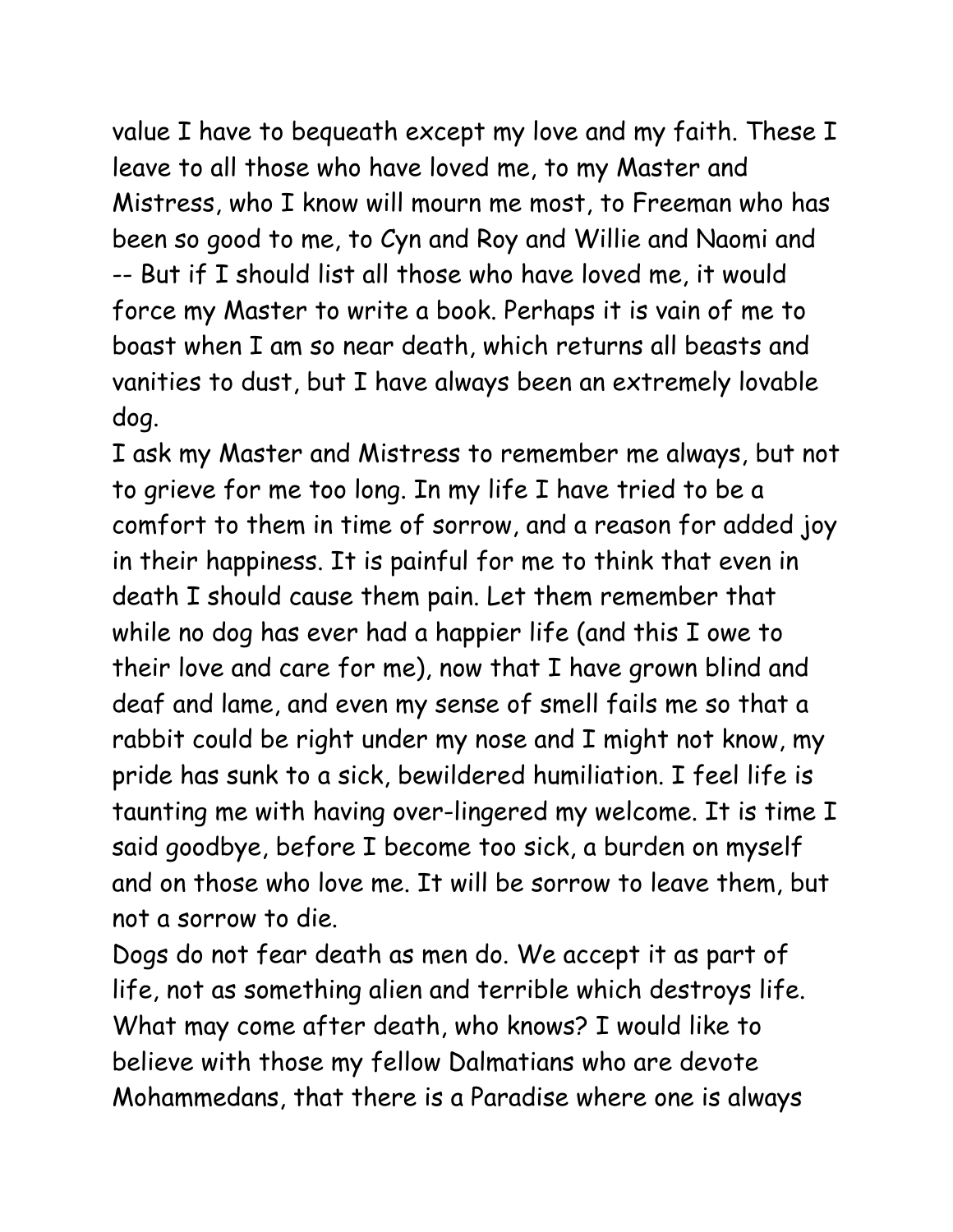young and full-bladdered; where all the day one dillies and dallies with an amorous multitude of houris [lovely nymphs], beautifully spotted; where jack rabbits that run fast but not too fast (like the houris) are as the sands of the desert; where each blissful hour is mealtime; where in long evenings there are a million fireplaces with logs forever burning, and one curls oneself up and blinks into the flames and nods and dreams, remembering the old brave days on earth, and the love of one's Master and Mistress.

I am afraid this is too much for even such a dog as I am to expect. But peace, at least, is certain. Peace and long rest for weary old heart and head and limbs, and eternal sleep in the earth I have loved so well. Perhaps, after all, this is best. One last request I earnestly make. I have heard my Mistress say, "When Blemie dies we must never have another dog. I love him so much I could never love another one." Now I would ask her, for love of me, to have another. It would be a poor tribute to my memory never to have a dog again. What I would like to feel is that, having once had me in the family, now she cannot live without a dog! I have never had a narrow jealous spirit. I have always held that most dogs are good (and one cat, the black one I have permitted to share the living room rug during the evenings, whose affection I have tolerated in a kindly spirit, and in rare sentimental moods, even reciprocated a trifle). Some

dogs, of course, are better than others. Dalmatians, naturally, as everyone knows, are best. So I suggest a Dalmatian as my successor. He can hardly be as well bred or as well mannered